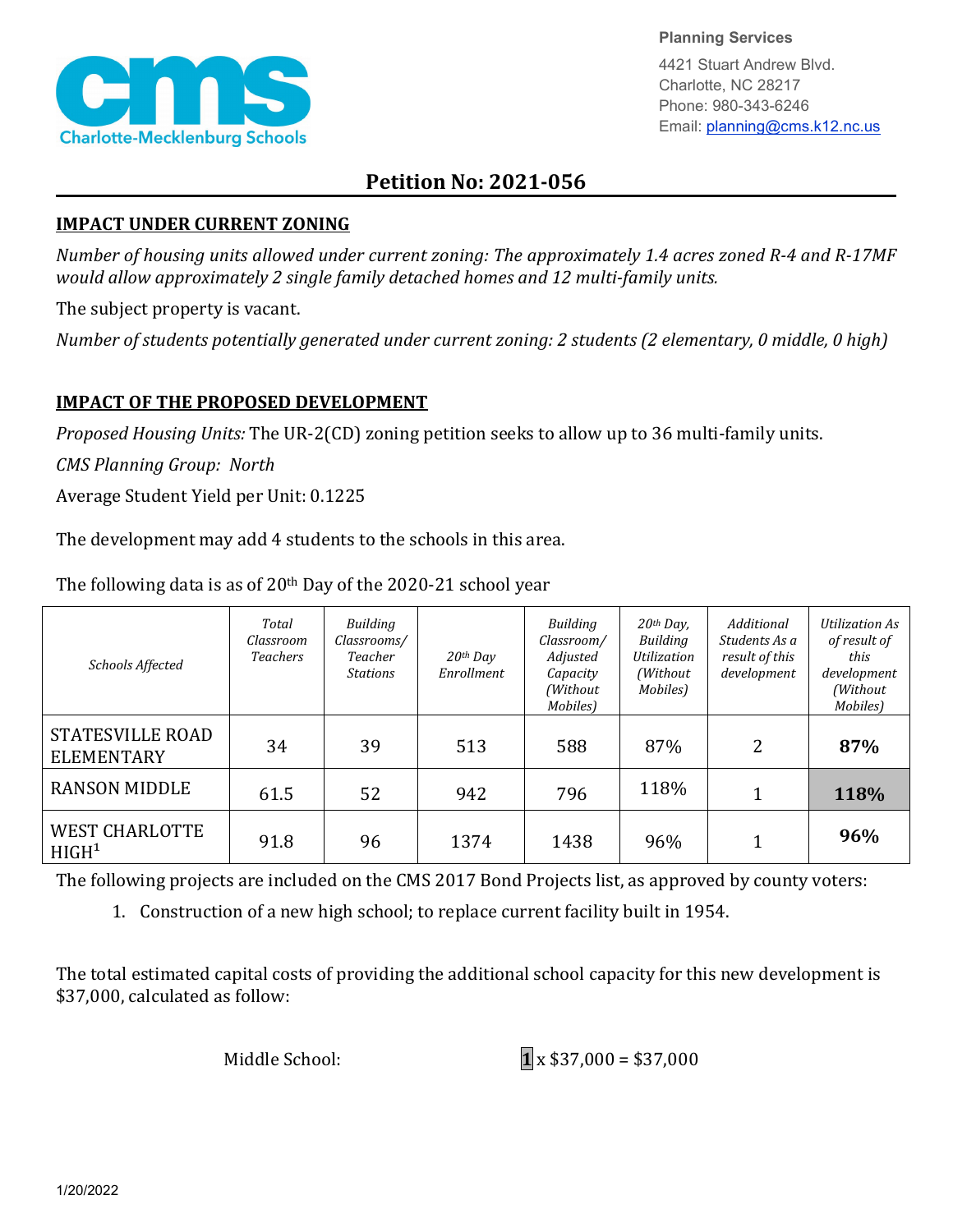

**Planning Services** 4421 Stuart Andrew Blvd. Charlotte, NC 28217 Phone: 980-343-6246 Email: planning@cms.k12.nc.us

## **RECOMMENDATION**

Adequacy of existing school capacity in this area is a significant problem. We are particularly concerned about a rezoning case where school utilization exceeds 100% since the proposed development may exacerbate the situation. Approval of this petition may increase overcrowding and/or reliance upon mobile classrooms at the school listed above.

Applicants are encouraged to contact us in advance of their project submittals to inform CMS of their prospective impacts and discuss mitigation alternatives.

| <b>Planning</b> | <b>Petition</b> | Projected       | <b>Petitioner</b>                           | Approval    |
|-----------------|-----------------|-----------------|---------------------------------------------|-------------|
| Group           |                 | <b>Students</b> |                                             | <b>Date</b> |
| North           | 2017-133        | 36              | Mattamy Homes (Mallard Creek Rd. Site)      | 2018-05-21  |
| North           | 2017-179        | 32              | Davis Development, Inc.                     | 2018-05-21  |
| North           | 2018-015        | 182             | NVR Inc.                                    | 2018-05-21  |
| North           | 2018-116        | 3               | JDSI, LLC                                   | 2019-01-22  |
| North           | 2018-115        | 42              | JDSI, LLC                                   | 2019-02-18  |
| North           | 2018-134        | 39              | <b>HHHunt</b>                               | 2019-03-18  |
| North           | 2018-140        | 11              | Profile Management LLC                      | 2019-03-18  |
| North           | 2019-010        | 111             | JDSI, LLC                                   | 2019-04-15  |
| North           | 2018-132        | 33              | <b>Alliance Residential Company</b>         | 2019-05-20  |
| North           | 2018-128        | 16              | <b>James Poutier</b>                        | 2019-09-16  |
| North           | 2019-039        | 131             | Dependable Development, Inc                 | 2019-09-16  |
| North           | 2019-061        | 35              | Davis Development, Inc.                     | 2019-10-21  |
| North           | 2019-078        | 162             | <b>Charter Properties, Inc</b>              | 2019-11-18  |
| North           | 2019-032        | 74              | US Developments, Inc                        | 2019-11-18  |
| North           | 2018-092        | 32              | <b>Contravest Development Partners, LLC</b> | 2019-12-16  |
| North           | 2019-071        | 162             | FH 1524 Sunset Road, LLC                    | 2019-12-20  |
| North           | 2019-072        | 104             | Ardent Acquisitions, LLC                    | 2019-12-21  |
| North           | 2019-108        | 22              | J.S. & Associates                           | 2019-12-24  |
| North           | 2019-009        | 38              | Joseph Rhodes                               | 2020-01-21  |
| North           | 2019-131        | 18              | Red Cedar Capital Partners                  | 2020-01-21  |
| North           | 2019-137        | 16              | <b>Kinger Homes</b>                         | 2020-01-21  |
| North           | 2019-105        | 25              | The Greenstone Group, LLC                   | 2020-02-17  |
| North           | 2019-144        | 22              | York Acquisitions, LLC                      | 2020-02-17  |
| North           | 2019-151        | 37              | <b>Longbranch Development</b>               | 2020-02-17  |
| North           | 2019-009        | 38              | Joseph Rhodes                               | 2020-03-16  |
| North           | 2019-144        | 22              | York Acquisitions, LLC                      | 2020-03-16  |
| North           | 2019-157        | 35              | <b>ABP</b> Development LLC                  | 2020-03-16  |
| North           | 2019-164        | 2               | PDAN Holdings, LLC                          | 2020-03-16  |
| North           | 2019-169        | 32              | <b>Thompson Thrift</b>                      | 2020-03-16  |

In the North Planning Group, the projected student impact from approved rezonings from May 2018 to April 2021 is 2401 students.